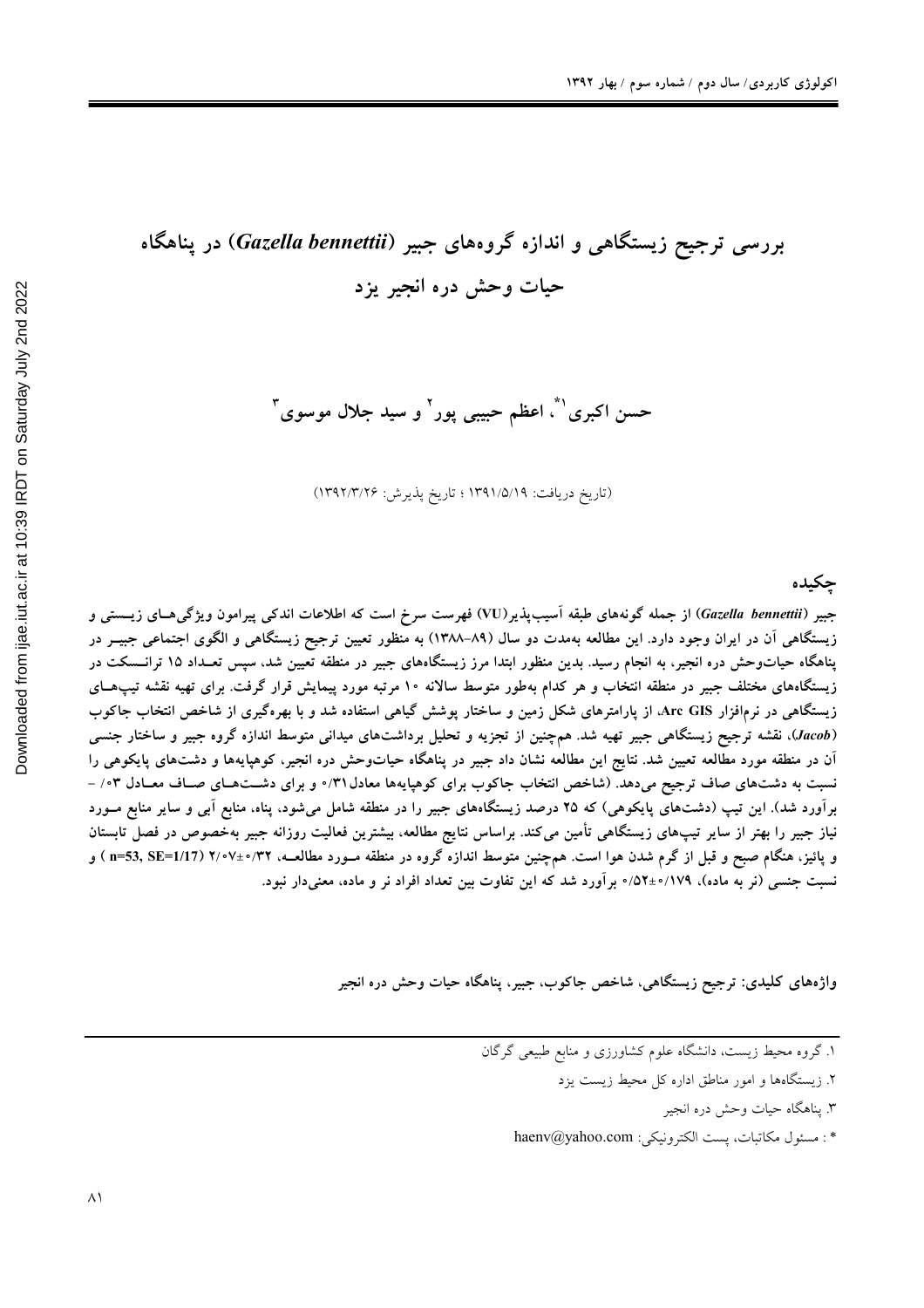مقدمه

درک فاکتورهای مؤثر بر انتشار و فراوانی گونهها نقش پایهای و اساسی در دانش بومشناسی دارد (۱۲). آگـاهی از فاکتورهـای تأثيرگذار بر انتخاب زيستگاه حياتوحش نظير انتخاب لكههاى رویشگاهی خاص، نقش مهمی در طراحی ذخیـرهگـاههـا و نیـز حفاظت کریدورهای بین زیر جمعیتهای مختلـف دارد (۲۸). این در حالی است که در انتخاب مناطق حفاظت شده در ایـران توجه کمتری به این مهم شده است. در مقیـاس کـلان، الگـوی انتشار علفخواران درشت جثـه عمـدتاً توسـط عوامـل غيرزنـده اکوسیستمها تعیین میشود در حالی که مکانیسمهای زیستی آنها را هدایت می کنند (٣٢).

علفخواران از اجزای مهم بسیاری از اکوسیستمهای خشکی هستند و فعالیتهای انسانی اثرات زیادی بر جمعیت و حـوزه انتشار آنها در سراسـر جهـان گذاشـته اسـت (۲۱و۳۲). كـاهش محسوس در جمعیت علفخواران دشت زی ایـران نیـز همزمـان با پیدایش وسـایط نقلیــه تنــد روی صــحرایی و توســعه ادوات شکار و صید از دهه ۱۳۳۵ شدت یافت (۴).

جبیر (Gazella bennettii) از جمله گونههایی است کـه در طبقه آسيبپذير (VU) فهرست سرخ IUCN قرار گرفته است. این گونه شباهت زیادی به آهو دارد. تفاوت ظاهری آن، وجـود شاخهای نازک و بلند در مادههاست. همچنین خمیدگی انتهای شاخ نیز به طرف جلو متمایـل اسـت (۹). ایـنگونـه سـازگاری خوبی با محیطهای مختلف داشته و در جنگل(حای پهــن بــرگ خشک، درخت زارهای باز و مناطق تپـهای و ماسـهای زنــدگی میکند (۳۸) در حالیکه جبیر آفریقا (G.dorcas) در علفزارها و مناطق استپی، مسیل ها و بیابانهای کوهستانی و رویشگاههای نیمه بیابانی زندگی میکند و سازش خوبی با زیستگاههای کاملاً بياباني ندارد(۴۳).

در ايـران ايـن گونـه ابتـدا توسـط محققـين، نـام هـاي مختلفـــــــــــــــــــــــــون G.yarkandensis G.fusifrons، G.dorcas ،G.gazella bennettii كرفت و در نهايت بعــد از تجزیه و تحلیل چند وردائی اندازههای جمجمه، گونـهای مجـزا

بهنام G.bennettii تشخيص داده شد (١١).

این گونه در مرکز، جنوب و جنـوب شــرق ایــران پــراکنش دارد (۲۷). بر خلاف اَهو (G. subgutturosa) که مطالعات قابل تـوجهي پيرامـون أن و زيـستگاههـايش در ايـران انجـام شـده، مطالعات و پژوهشهای صورت گرفته در مورد جبیــر در ایــران بسیار ناچیز است. از معدود موارد قابل ذکر میتوان بـه مطالعـه تکثیر در اسـارت جبیـر در پناهگـاه حیـاتوحـش شـیر احمـد سبزوار (۶) اشاره نمود. ردیابی افراد مختلـف یـک جمعیـت در تمـام زندگیـشان، ایـداَلتـرین روش بـرای بررسـی ارجحیـت زیستگاه است (۲۹) اما اجرای این روش در عمل دشوار است. از اینرو انتخاب ترانسکتهای تصادفی و ثبت موقعیت حـضور اف راد جمعیت در امتـداد ایــن ترانــسکتهــا و اسـتفاده از شاخصهای تعیین ارجحیت می تواند اطلاعـات خـوبی در ایــن زمینه بهدست دهد. همچنین اطلاع از اندازه گروه و تغییرات آن برای مدیریت بهتر گونه در محیطهای محصور مفید است (۳۴) در حـالي كــه در ايــران اطلاعــات مــستندى پيرامــون ســاختار گروههای جبیر موجود نیست. بنابراین نتایج این مطالعه میتواند اطلاعات موجود پیرامون خصوصیات زیستگاههای جبیر را ارتقا داده و در انتخاب وحفاظت زیستگاههای ترجیحی اش مفید واقع شو د.

> مواد و روشها منطقه مورد مطالعه

پناهگاه حیات وحش دره انجیر با مـساحت •••۱۷۵ هکتـار در استان یزد، شهرستان اردکان و ۲۵ کیلومتری خرانـق واقــع شــده است. دامنه ارتفاعی منطقه بین ۸۳۰ الـی ۲۲۹۳ متـر نـسبت بـه سطح آزاد دریا متغیر است. از نظـر توپــوگرافی پناهگــاه حیــات وحش دره انجیر شامل سه لکه ارتفاعی بوزواً، هـزار دره و نــی باز است که ما بـین آنهـا دشـتهـای بـه نـسبت همـوار و تپـه ماهورها واقع شدهاند (١). اقليم منطقه براساس طبقهبندى أمبرژه خشک سرد و متوسط بارندگی ۷۵ میلی متر گزارش شــده اســت (٢). منابع أبي منطقه شامل چشمهها و نيز أب انبارهاي احــداثي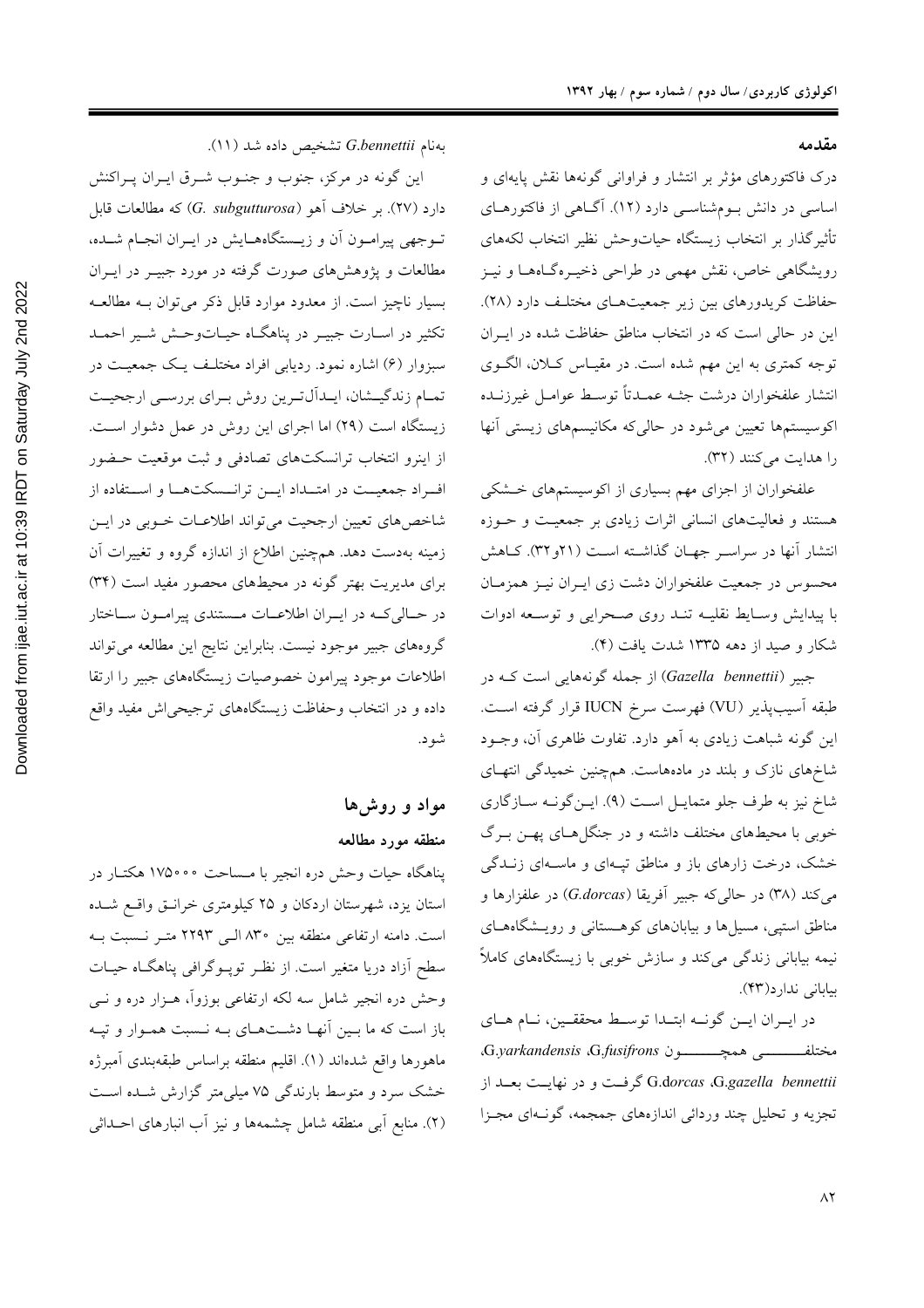زمین (شیب، جهت و ارتفاع) و ساختار پوشش گیاهی، تعداد ۳ تیپ زیستگاهی شامل دشتهای با پوشش بوتهای، دشتهای فاقــد پوشــش (اراضــي لخــت)، كوهپايــههــا و تپــه ماهورهــا (دشتهای پایکوهی) در زیستگاههای جبیر تفکیک گردیدنـد. ترجیح زیستگاهی جبیر در پناهگاه حیات وحـش دره انجیــر بــا استفاده از شاخص انتخاب جاكوب (Jacob) مورد ارزيابي قـرار گر فت (٢۵):

 $D = (r-p)/(r+p-\gamma rp)$ r= نسبت تعداد جبیر مشاهده شده در هر تیپ زیستگاهی به کل جبیرهای مشاهده شده در تمام تیپهای زیستگاه<sub>ی</sub> P=نسبت مساحت هر تیپ زیستگاهی که جبیر در آن مـشاهده شده به کل مساحت زیستگاههای جبیر در منطقه دامنه شاخص انتخاب جاكوب شامل ١- (اجتناب از زيـستگاه)، صفر (ارجحیت متوسط) تا ١ + (زیستگاه ترجیحی) متغیر است. برای مقایسه فراوانی مشاهدات جبیر با فراوانی مورد انتظار آنها، در تیپهای زیستگاهی مختلف، از آزمون کای اسکور (نرمافزار SPSS 17) استفاده شد.

در نهایت، با توجه به ثبت انـدازه گـروه و سـاختار جنـسی جبیرها در فرمهای برداشت میدانی، نرمال بودن دادههای انـدازه گروهها با استفاده از آزمون کلموگروف– اسـمیرنوف بررسـی و سپس با استفاده از اشتباه معیار دادهها و جدول Z، دامنه متوسط اندازه گروههای جبیر در پناهگاه حیات وحش دره انجیر برآورد شد. برای مقایسه تعداد افراد نر و ماده، از آزمون کای اسکور و برای تخمین نسبت جنسی بـا ارائـه حـدود اطمینـان (بـرآورد فاصلهای نسبت نر بـه مـاده)، از جـدول Z و خطـای اسـتاندارد (S.E) استفاده شد.

نتايج براساس نتایج بهدست آمده، محـدوده انتـشار جبیــر در پناهگــاه حیات وحش دره انجیر ۱۴۳۴۰۶/۹ هکتار برآورد شـد. ایــن در حالي است كه جمعيت جبير براسـاس آخـرين سرشـماري، ۶۰ رأس (٣) گزارش شده است. بنابراین، تراکم خام جبیـر در ایــن

توسط اداره كل محيط زيست استان يـزد اسـت. از جملـه گونـههـاي گيـاهي منطقـه درمنـه (Artemisia sieberi)، رمـس (Hammada salicornica)، قيج (Zygophyllum atriplicoides)، (yazdiana Assadi)، كاروانكش (Atraphaxis spinosa L.). پرنــد (Ptropyrum aucheri) و از جملــه حيــات وحــش مهــم منطقه می توان یوزپلنگ (Acinonyx jubatus venaticus)، قــوچ و مسیش (Ovis orientalis)، کسل و ب (Capra aegagrus)، كاراكال (Caracal caracal)، گربه وحـشى (Felis silvestris)، خرگوش (Lepus capensis)، شاه روباه (Vulpes cana)، کبک (Alectoris chukar)، تيهـو (Ammoperdix griseogularis)، باقرقره شکم سیاه (Pterocles orientalis)، زاغ بور ( Podoces pleskei)، بزمجه بياباني (Varanus griseus caspius)، آگاماي سروزغی خاکستری (Phrynocephalus scutellatus)، سوسمار خاردم ایرانی (Uromastyx asmussi) و غیره را نام برد (۲).

## روش کار

بررسیهای میــدانی بــرای جمــع|َوری اطلاعــات مــورد نیــاز به ملت دو سال (۱۳۸۹- ۱۳۸۸) و در چهار فصل انجام گرفت. ابتـدا، براسـاس بررسـي دفـاتر ثبـت وقـايع روزانــه محیطبانی ها و مشاهدات قبلبی و نیـز بـا توجـه بـه بررسـی نمایــههــای حــضور جبیــر (رد و ســرگین) و هــمچنــین توپوگرافی منطقه (شیب، بیرونی زدگیهای سنگی و غیـره) مرز زیستگاههای جبیر در پناهگاه حیـات وحـش دره انجیــر بسته شد و لایه رقومی مربوطه در نـرمافـزار Arc GIS تهیــه گ دىد.

پس از آن تعداد ۱۵ ترانسکت در زیستگاههای مختلف جبیر در پناهگاه حیات وحـش دره انجیـر انتخـاب شــد و در مــدت مطالعه، هر ترانسکت بهطور متوسط سالانه ۱۰ مرتبـه بــهوســیله موتورسیکلت پیمایش شد. مشاهدات جبیر در ایـن مـسیرها در قالب فرمهای برداشت میدانی ثبت گردید و لایـه رقـومی نقـاط حضور جبیر تهیه گردید. پس از آن، براساس پارامترهای شکل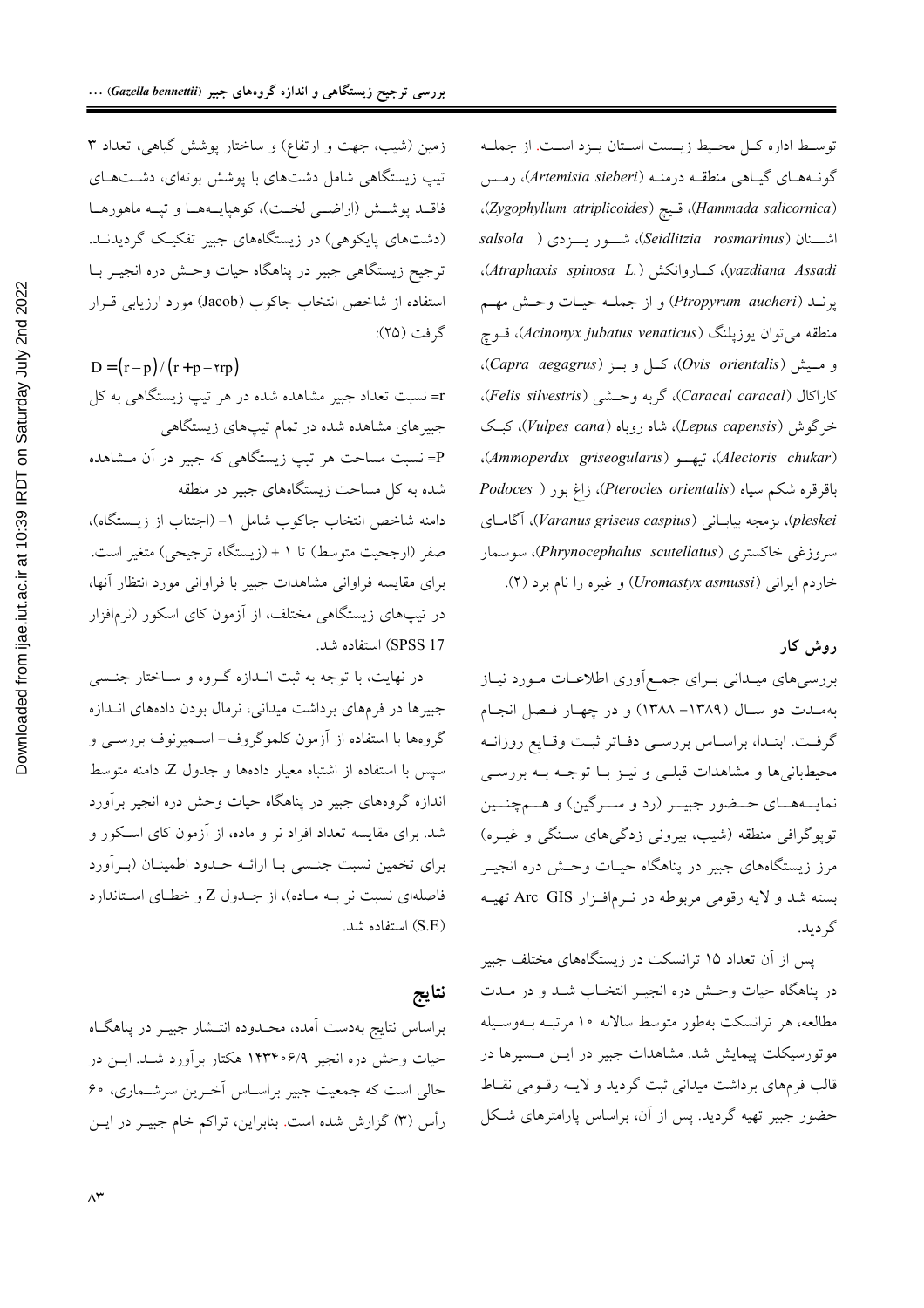

شکل ۱. تیپهای زیستگاهی تفکیک شده و نقاط مشاهده جبیر در پناهگاه حیاتوحش دره انجیر

منطقه پایین و حدود ۳/۴ جبیر در ۱۰۰۰۰ هکتار است. طی این مطالعــه جمعــاً ۱۴۷ رأس جيبــر درقالــب ۸۶ گــروه در مــسير ترانسکتهای معین مشاهده گردید.

شکل ۱، موقعیت تیپهای زیستگاهی تفکیک شده و نقـاط مـشاهده جبيـر در پناهگـاه حيـات وحـش دره انجيـر را نــشان میدهد. ویژگیهای تیپ زیستگاهی جدا شده در منطقـه مـورد مطالعه، در جدول ۱ خلاصه شده است.

تعداد جبیر دیده شـده در تیـپهـای مختلـف زیـستگاهی،  $(X^2=63.055, df=2, P=0.000)$  تفــاوت معنــی داری داشــتند (X<sup>2</sup>= 63.055 بیشترین تعداد جبیر در تیپ دشتی با پوشش بوت1ای مشاهده شد. البته مساحت این تیپ در منطقـه بیـشتر بـود، بنـابراین از شباخص جباكوب ببراي لحباظ مساحت تيب هبا و محاسبه ارجحیت زیستگاهی جبیر استفاده شد.

با توجـه بـه جـدول ٢، تيـب زيـستگاهي كوهپايـههـا و تیهماهورها ( دشتهای پایکوهی) کـه تقریبـاً زیــستگاههــای بینــابینی دشــت و کوهــستان در منطقــه هــستند، زیــستگاه ترجيحي جبير در يناهگاه حيـاتوحـش دره انجيــر شـناخته شد. این تیپ زیـستگاهی بـهطـور عمـده دارای آبراهــههـای فصلي عميق و نيمه عميق و ناهمواريهاي متعـدد اسـت. در

این مطالعه یک مورد حضور جبیر در تیپ کوهستان مشاهده شد که پس از بررسی مجدد میدانی مشخص شد جبیر بـرای نوشیدن آب از مسیر کف دره وارد تیپ کوهستان شده است که با توجه بـه شـرایط خـاص (نوشـیدن آب) و تعـداد کـم مشاهدات جبیر در تیپ کوهستان از تجزیه و تحلیلها حذف شد، زیرا حرکت افراد یک گونه در عرصههایی کـه بـه نظـر مىرىسد زيستگاه أن گونه نيـستند احتمـالاً بــراي جـستجوي منابع یا شناسایی زیستگاه است(۱۷).

براساس نتایج بهدست آمـده، در فـصل تابـستان و پـاییز بیشترین مشاهدات جبیر (۶۳ درصد) در هنگام صبح قبـل از گـرم شـدن هـوا (حـداكثر تـا سـاعت ١٠ صـبح) صـورت گرفت(n=37). همچنین در ۵۵ درصد موارد، جبیر بـه ســمت پناه (ناهمواریهای زیستگاه) فـرار نمـود (n=18) و در بقیـه موارد، رفتارهای دیگری از جمله ادامه فعالیت قبلی، فرار بــه سمت دشت، خیره شدن به عامل تهدیـد و غیـره را از خـود نشان دادند.

متوسط اندازه گروههای جبیر در منطقه مـورد مطالعـه ۲/۰۷ ( SE = 1/17,n = 53) بر آورد شد. بـا توجـه بـه نرمـال بـودن دادههای اندازه گروههـا، دامنــه میــانگین انــدازه گــروه جبیــر در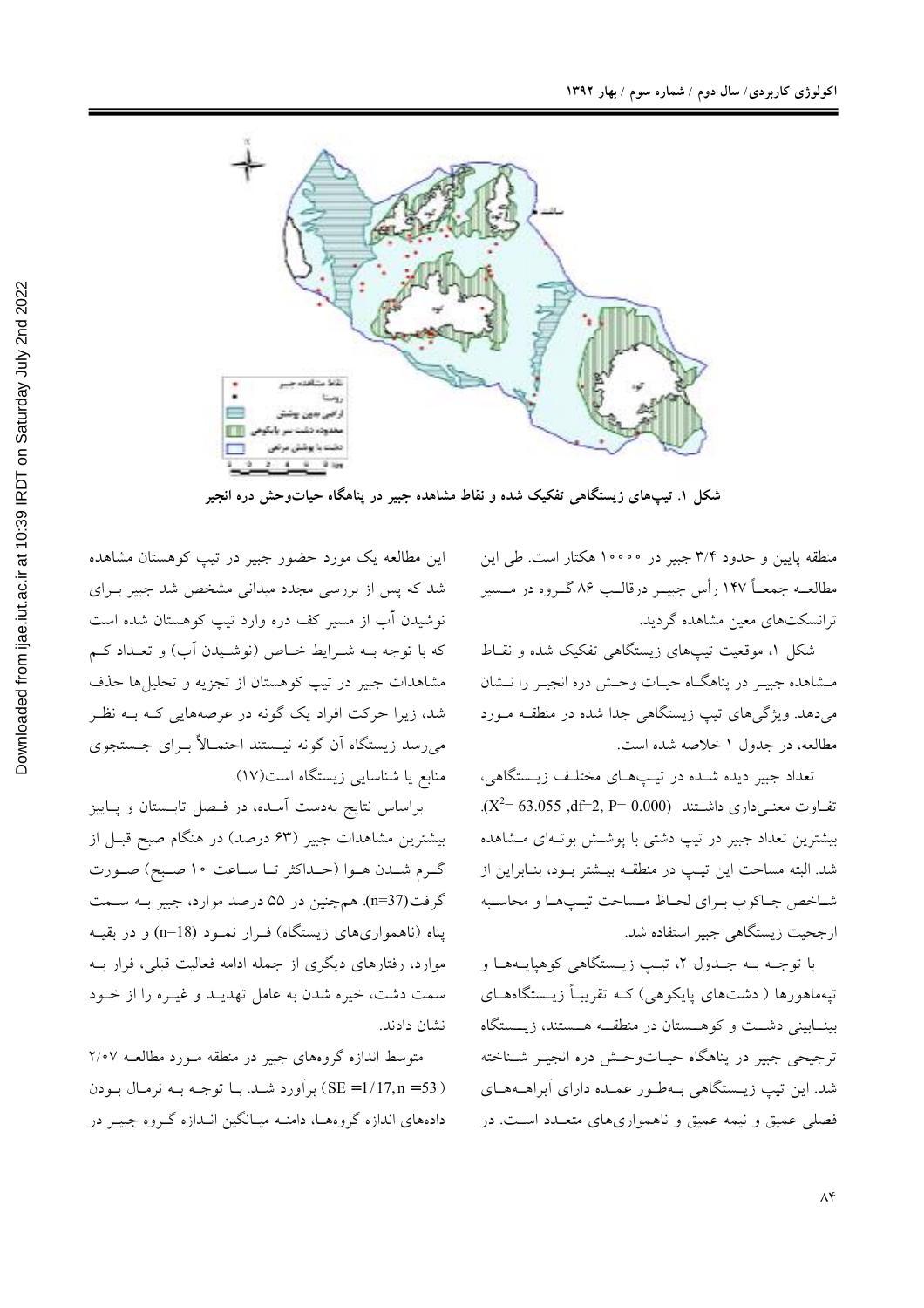| جدوں ہ. ویژ نے مای نیپ مای ریسنگ می تفعیف سدہ |                                                   |                                                                                          |                       |                                             |  |  |  |
|-----------------------------------------------|---------------------------------------------------|------------------------------------------------------------------------------------------|-----------------------|---------------------------------------------|--|--|--|
| مساحت تيپ<br>(هكتار)                          | تیپهای گیاهی                                      | تغييرات ارتفاع<br>(متر از سطح دریا)                                                      | تغييرات شيب<br>(درصد) | تیپ زیستگاهی                                |  |  |  |
| $\Lambda$ rarr/ $\Lambda$                     | درمنه – علف شور<br>اشنان – درمنه<br>درمنه- قيچ    | $\mathop{}\!\mathsf{q}\circ\circ\ -\mathop{}\!\mathsf{1}\mathop{}\!\mathsf{V}\circ\circ$ | $-17$                 | دشتهای با پوشش بوتهای                       |  |  |  |
| <b>٣۶۴۵۴/V</b>                                | درمنه- قيچ<br>اشنان<br>درمنه- قيچ<br>اشنان- درمنه | $1100 - 1000$                                                                            | $\Delta - 7$          | كوهپايهها و تپه ماهورها<br>(دشتهاي پايكوهي) |  |  |  |
| <b>OVTTO/F</b>                                |                                                   | $\Lambda \circ \circ -10 \circ \circ$                                                    | $\circ$ $-\Delta$     | دشتهای بدون پوشش                            |  |  |  |

يتجون

جدول ۲. محاسبه شاخص انتخاب Jacob (D) برای تیپهای زیستگاهی مختلف

| تیپ زیستگاهی          | مساحت                     | تعداد جبير مشاهده |                          |             |                         |
|-----------------------|---------------------------|-------------------|--------------------------|-------------|-------------------------|
|                       | (هکتار)                   | شده               |                          |             | D                       |
| دشت با پوشش بوتهای    | $\Lambda$ ۳۹۴۳/ $\Lambda$ | $\wedge^{\star}$  | $\circ$ /0V              | $\circ$ /09 | $-\circ/\circ \Upsilon$ |
| كوهپايه (دشت پايكوهي) | 36404/7                   | ۵۷                | $\sim$ / $\sim$ 9        | $\circ$ /۲۵ | $\circ/ \tilde{r}$      |
| اراضي دشتي بدون پوشش  | <b>OVTTO/F</b>            |                   | $\circ / \circ \Upsilon$ | $\circ$ /۴  | $-0.97$                 |

منطقه با استفاده از اشتباه معیار دادههـا و جـلـول z و بـا حـلـود اطمینان ۹۵٪ معادل ۳۲/۰ ± ۲/۰۷ برآورد شد.

براساس نمونههای بهدست آمده، نسبت جنسی جبیر ۵۲:۴۸ (ماده: نر) بهدست آمد ( n=۳۱ و ۰/۰۹=SE) و براسـاس تحليـل نتايج بهدست آمده، دامنه ميـانگين نـسبت نرهـا بــه مـادههـا در جمعیت با حدود اطمینان ۹۵٪ معـادل ۰/۱۷۹ ± ۵٪۰ بــرآورد شد. به عبارت دیگر، حد بـالا و پـایین نـسبت نـر بــه مـاده در جمعیت ۷۰ به ۳۰ و ۳۴ به ۶۶ برآورد شد. به هـر حـال آزمـون کای اسکور تفاوت معنیداری بین تعـداد افـراد نـر و مـاده در جمعیت نشان نداد (1,857=df=1,P=0.857). نتیجه این که، نسبت جنسی جبیرهای دره انجیـر بـه سـمت هـیچکـدام از جنسهای نر یا ماده گرایش ندارد.

نتايج مطالعه نشان داد ۸۰ درصد جبيرهـاي منفـرد مـشاهده شده نر بودند(n=10). بنابراین درصد کمتری از مـادههـا منفـرد

زندگی میکنند و همچنین درفصل بهار بـه ازاء هـر مـاده بـالغ، ۰/۶ بره در گروهها وجود داشت (n=15).

بحث و نتیجهگیری

زیــستگاه فــاکتور مهمــی در تعیــین توزیــع مکــانی و ســاختار اجتماعی پستانداران کوچک است (۴۲). زیستگاههای نـاهمگن، مکانهای (خرد زیستگاههای) امن بیشتری در دسترس گونـههـا قرار خواهند داد (۱۳). براساس نتــايج ايــن مطالعــه در پناهگــاه حیات وحش دره انجیر، جبیر، دشتهای پایکوهی (کوهپایههـا) را که دارای مکانهای امـن و پنـاه بیـشتری هـستند نـسبت بـه دشتهای باز ترجیح میدهد. این ترجیح زیستگاهی با کوچک بودن اندازه گروههـاي جبيـر در منطقـه، همخـواني دارد. زيـرا ساختار زیـستگاه، اولـین فـاکتور تعیـینکننـده انـدازه گـروه در علفخواران (سم داران) است و ساختار اجتماعی سم داران،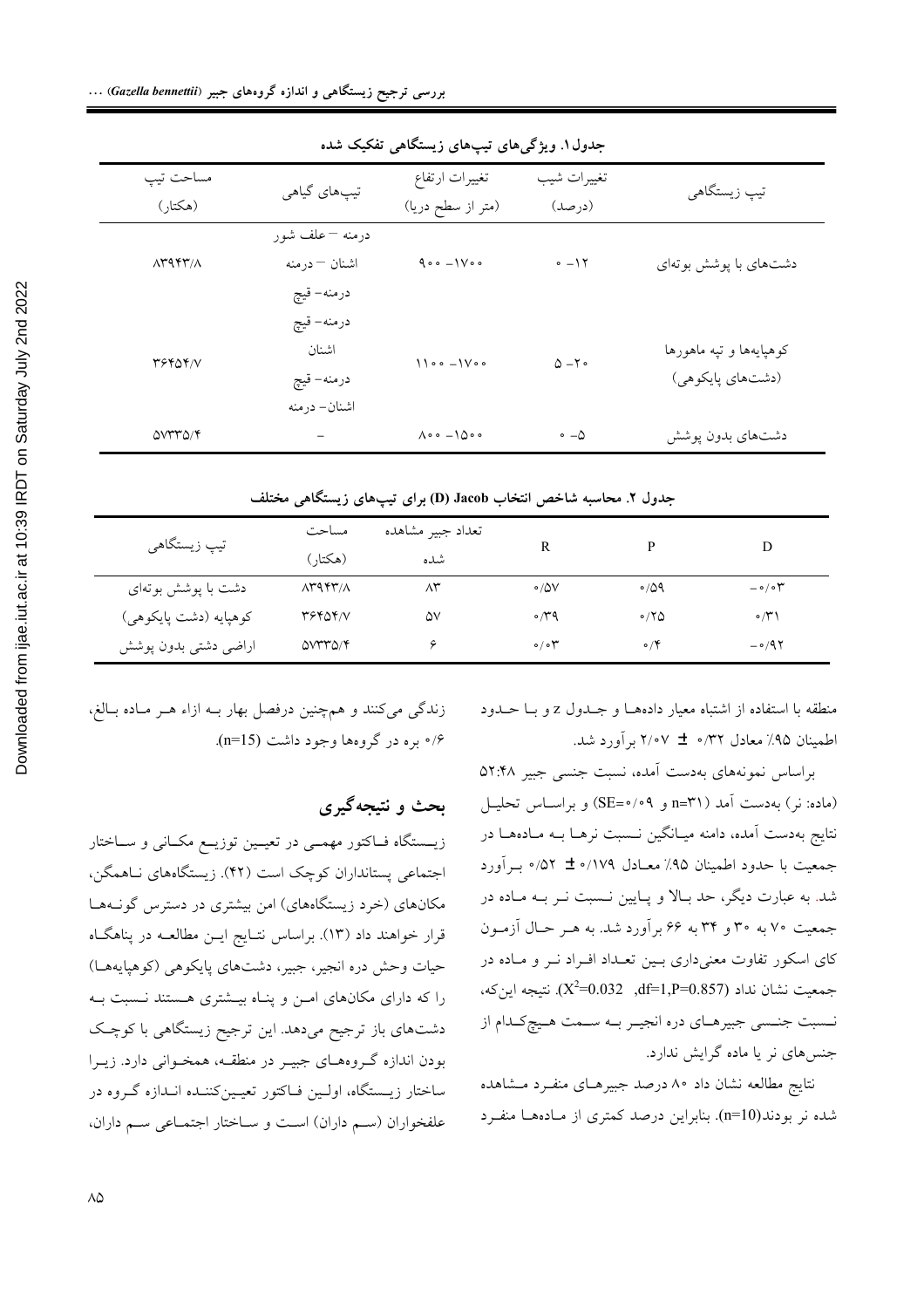ارتباط تنگاتنگی با مشخصههای بومشناختی نظیر تیپ زیستگاه و میزان دسترسی به غذا دارد (۲۶ و ۳۰).

براساس فرضيه اندازه بهينه گروه، هر فردي ترجيح مي دهـد به گروهی بپیوندد که اندازه آن، نیازهای فیزیولوژیکی حیـاتی و اجتماعی آن را بهتر تأمین نماید(۳۳). از این رو تصور مـی شـود سـاختار زیـستگاه جبیـر در دره انجیـر( کـه دارای پنـاه زیـادی است)، دسترسی به غذا و سایر فاکتورهـا بــه گونــه ایــست کــه حیوان، زندگی در گروههای کوچک را تـرجیح مـی دهـد. ایـن ساختار (متوسط انـدازه گـروه ۳۲/۰۲± ۲/۰۷) در زیـستگاه دره انجیر، تا حدودی مشابه نتایج بهدست آمـده در مـورد جمعیـت جبیر ایالت گوجارات هندوستان ( اندازه گروه ۳-۱ راس) (۲۳) و همچنین اَهوی عربی(۱۲/۰ ± ۲/۷۸) (۳۸) است در حالی که بــراي هــم جنــسش، أهــو (G. subgutturosa)، كــه گونــهاي دشتزی است (۱۰و۲) متوسط اندازه گروهها در منطقه حفاظت شده كالمند- بهادران ٧/١ (۵) برآورد شده است. البتـه مطالعه تغییرات انـدازه گـروههـا در فـصول مختلـف، بـهدلیـل جمعیت کم گونه در منطقه مورد مطالعه و ناکـافی بــودن تعــداد نمونهها امكانپذير نشد.

اگر چه نسبت جنسی گونه در منطقه مورد مطالعه، بـه هـيچ کدام از جنسهای نر یا ماده گرایش نشان نداد امـا بـهطـورکلی تغییرات نسبت جنسی ثابت نبوده و بـستگی بـه زمـان (سـال) مطالعه دارد. بهعنوان نمونه، در هندوستان نسبت جنسی جبیرهـا در یک مطالعه به سمت نرها (۳۸) و در مطالعه دیگر بـه ســمت مادهها (۱۴) گرایش داشته است.

بعضی از پارامترها (نظیر نسبت مادههای بارور، نسبت سـنی و نرخ بقا) اطلاعات ارزشمندی در مورد کیفیت زیستگاه بـه مـا میدهند (۱۶). این پارامترها در محدوده مورد مطالعه تحت تأثیر شکار غیرمجاز قرار گرفته و احتمالاً نماینده مطلـوبی از کیفیـت زیستگاه نباشند. به هر حال در پناهگاه حیات وحش دره انجیــر تعداد برهها به ازای هر جبیر ماده بالغ ۰/۶ بهدست آمـد و هــیچ موردی ماده همراه ۲ بره در این مطالعه مشاهده نشد. در حـالی کـه در مـورد آهــوی گــواتردار در منطقــه حفاظــت شــده

كالمند- بهادران تعداد برهها به ازاء هر مـاده بـالغ، ٧/٥ و ميـزان مادههای همراه دو بره، ۱۱ درصد برآوردشد (۴). تعداد دادههای بهدست آمده برای قضاوت قطعی پیرامون نـرخ دو قلـو زایـی جبیر و همچنین بـاروری مـادههـا کـافی نبـوده و بــه دادههـای بیشتری نیاز است.

براساس مطالعه انجام شده در خصوص جبیر در ایالت گـو جارات هندوستان، این گونه تغذیـه از گـراسهـا را نـسبت بـه بوتهها و فوربها ترجیح میدهد (۴۱). رویش گراسها در تیپ زیستگاهی دشتهای پایکوهی که بهدلیل وجود درههای متعدد، رطوبت بیشتری در دسترس رستنیها قرار میگیرد، نـسبت بـه دشتهای باز بیشتر است. بنابراین احتمال دارد رویش گراسها در بهار، جبیرها را به این تیپ زیستگاهی ترغیب کند، اما تصور می شود در سایر فصل هـا بـا توجـه بـه ایـن کـه جبیـر گونـهای سرشـاخه خـوار اسـت (۱۵)، تغذیـه عامـل تعیـینکننـدهای در انتخاب تيپ زيستگاهي جبيرها در پناهگـاه حيـات وحـش دره انجیر نباشد، زیرا تیپهای دشتهای باز و دشتهای پـایکوهی هر دو دارای پوشش بوتهای بـا گونــه غالـب درمنــه مــیباشــند. انتشار و فراوانی جبیر همبستگی بالایی با ویژگیهای زیستگاه و نیز نحوه برخورد مردم محلی با آنهـا دارد (۱۸). ایــن گونــه بــه غذاهایی که محتوی آب نسبتاً زیادی باشند نیاز دارد (۲۳ و۲۴). از اینرو زندگی در مناطقی با گونههای گیاهی خاص را تـرجیح میدهد (۲۲). در بیابان تار هندوستان، زیستگاههای ترجیحی جبیر عمدتاً با زمینِهـایی کـه بـرای کـشاورزی آبرسـانی شــده تداخل دارد (۳۶،۳۵،۱۸ و ۳۷) که این موضوع موجب گرایش و وابستگی جبیر به اراضی کـشاورزی شـده (۳۹) و شـکل گیـری تضاد بيين انـسان و ايــن گونــه را ســبب شــده اســت (١٩). در محدوده مورد مطالعه، جبیر، کوهپایهها و تپه ماهورها را نــسبت به اراضی دشتی ترجیح داده و این تـرجیح زیــستگاهی موجـب فاصله گرفتن آن از اراضی کشاورزی که بیشتر در اراضی دشتی و کم شیب انجام میگردد شده است. در مطالعــات انجــام شــده در هندوســـتان، آهـــوى تبــت (Procapra picticaudata) جهتهای جنوبی را نسبت به جهتهای شمالی ترجیح داده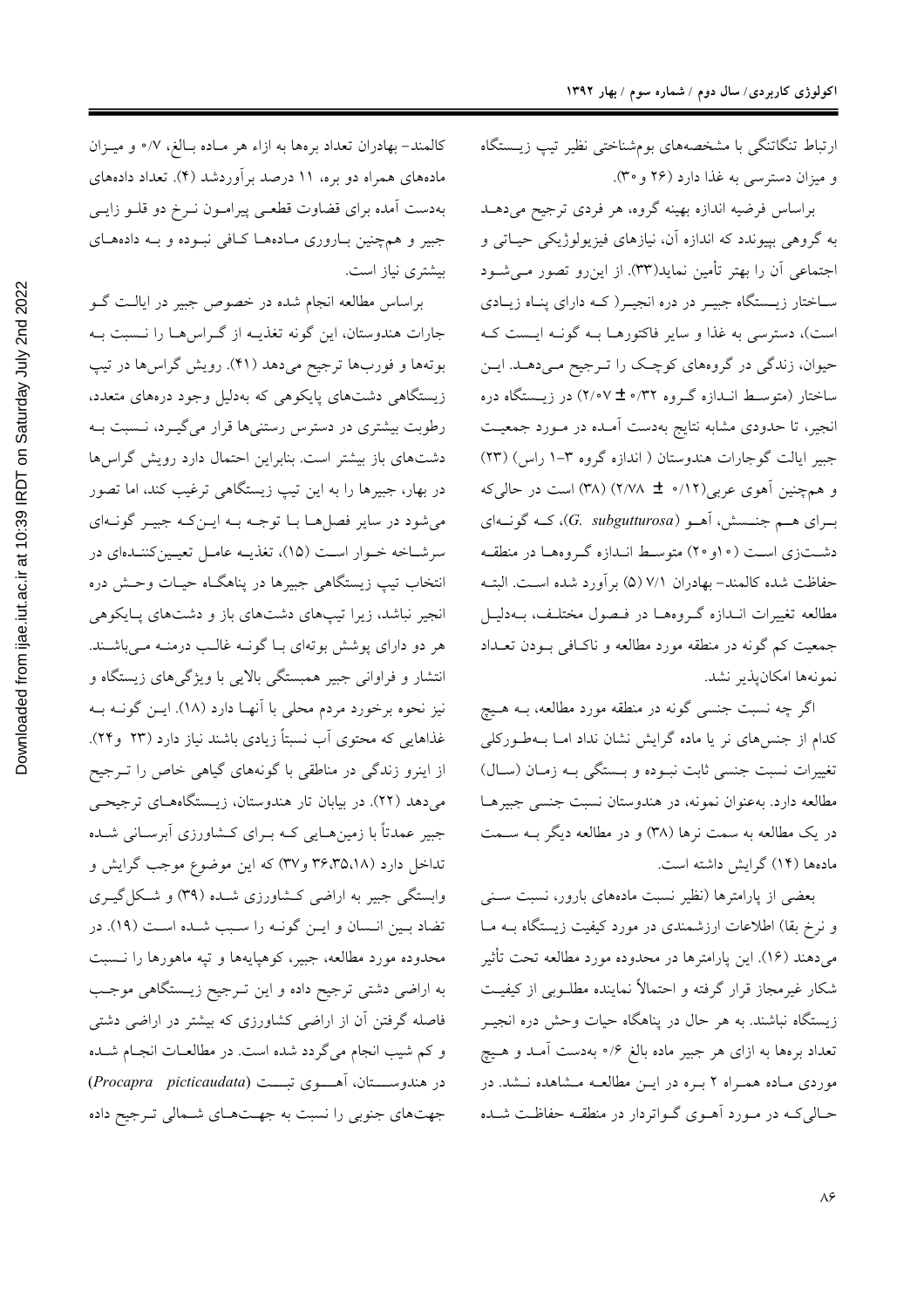است (٣١). لذا در مطالعات بعدي، بررسي جهتهاي انتخابي جبیر در فصول مختلف نیز به غنای مطالعات کمک می کند.

جبیر در بیشتر قسمتهای غیرکوهـستانی دره انجیـر انتـشار دارد ولمي بـراي نوشـيدن أب از طريـق درههـاي طـولاني وارد بخش کوهـستان شـده و خـود را بـه چـشمههـا مـیرسـاند. زیستگاههای جبیر در جنوب پناهگاه حیات وحش دره انجیر بـه زیستگاههای جبیر در منطقه شکار ممنــوع آریــز متــصل شـــده و جابهجایی جبیر بین این دو منطقـه دور از ذهــن نیـست. شـکار غیرمجاز، تصادفات جادهای و کشته شدن توسط سگهای اهلی از مهم ترین عوامل تهدید جبیر در هندوستان بودهانـد (١٩). از جمله تهدیــدهای جبیــر در یناهگــاه حیــات وحــش دره انجیــر مبي تـوان خشكـسالي هـاي طـولاني، تجزيــه زيــستگاه توسـط جادههای اصلی و شکار غیرمجـاز را نــام بــرد کــه علــی رغــم اقدامات کنترلی صورت گرفته توسط اداره ک) محیط زیست استان، هنوز بهصورت موردی و به روش تیراندازی حین تعقیب با موتورسیکلت انجام می شود. بی تردید زیستگاههای کوهپایهای (دشتی پایکوهی) نسبت به دشتهای باز پناه بیشتری را در اختیـار جبیـر قـرار داده و دسترسـی شـکارچیان را محــدودتر مے کند.

مطالعات انجام شــده در مــورد زیــستگاههــای یوزپلنـگ در پناهگاه حیــات وحــش دره انجیـــر، حــاکی از همپوشـــانی زیستگاههای ترجیحی این گوشتخوار با جبیر است، ولی بهدلیل

## تراکم اندک جبیر در مقابل سایر طعمهها نظیر قوچ و میش، ایــن گونه فقط ۶/۴۵ درصد از طعمههـای ترجیحـی پوزپلنـگ را در پناهگاه حیات وحش دره انجیرتشکیل مے دهـد (۷). از جملـه رقبای جبیر در پناهگاه حیات وحش دره انجیر می توان شتر و الاغهای وحشی (Equus asianus) را نام برد. تعداد شتر در این پناهگاه ۳۰۰ نفر،که البته فصول مختلف تعداد آنها متفاوت است و تعداد الاغهای وحشی حدود ۱۰۰ رأس بـرآورد شـده اسـت (۳). با توجه به هم پوشانی چراگاه این گونهها با زیستگاههـای جبیر، فقیر بودن مراتع و محدود بودن تعداد گونـههـای گیـاهی قابل مصرف علفخواران در منطقه مورد مطالعه، رقابت غـذايبي این گونهها اجتنابناپذیر است. به هر حال علـیرغـم حفاظـت فيزيكي نسبتاً مطلـوب توسـط محـيط زيــست، طـي ســالهــاي گذشته افزایش محسوسی در جمعیت جبیـر در منطقـه مـورد مطالعه اتفاق نيفتاده است، بنابراين مطالعه ظرفيت برد تغذيــهاي زیستگاههای ترجیحی و بررسی رقابت غـذایی گونـه بـا رقبـا، مورد پیشنهاد است.

اگر چه دامنه کوهستانها (دشتهای پایکوهی) نسبت به دشتهای باز پناه بیشتری را در اختیار جبیر قرار مـی۵هنـد، امـا ايـن كـه حيـوان فاصـله مشخـصى از گريزگـاه را بـراي چـرا و فعالیتهای روزمره خود لحاظ کنـد در مـورد برخـبی گونـههـا همچون گوسفند وحشى مورد مطالعـه قـرار گرفتـه اسـت (٨)، لیکن برای جبیر مطالعه منسجمی بهدست نیامد.

## منابع مورد استفاده

- ١. اداره كل حفاظت محيط زيست استان يزد. ١٣٨٧. اطلس سيماى طبيعي استان يزد. انتشارات نقش مانا، اصفهان. ٢. اداره كل حفاظت محيط زيست استان يزد. ١٣٨٨. پناهگاه حيات وحش دره انجير. انتشارات گل گندم، اصفهان. ٣. اداره كل حفاظت محيط زيست استان يزد. ١٣٨٨. سرشماري سالانه.
- ۴. اکبری، ح. ۱۳۸۳. بررسی مطلوبیت زیستگاه آهو در منطقه حفاظت شده کالمند –بهادران، پایاننامه کارشناسیارشد محیط زیست، دانشگاه تربیت مدرس، تهران.
- ۵. اکبری، ح.، اعظم حبیبی پور و روح الله زارع خورمیزی. ۱۳۹۱. بررسی پارامترهای جمعیتی، الگوی اجتماعی و علل کاهش جمعیت آهو (Gazella subgutturosa) در منطقه حفاظت شده كالمند- بهادران يزد. نشريه پژوهشهاى محيط زيست. ٧٥:٢/٢-٨١
	- ۶. پهلوانی، ع. ۱۳۸۳. مطالعه تکثیر در اسارت جبیر در پناهگاه حیات وحش شیر احمد سبزوار. مجله محیطشناسی. ۳۶(۴): ۵۶–۵۱.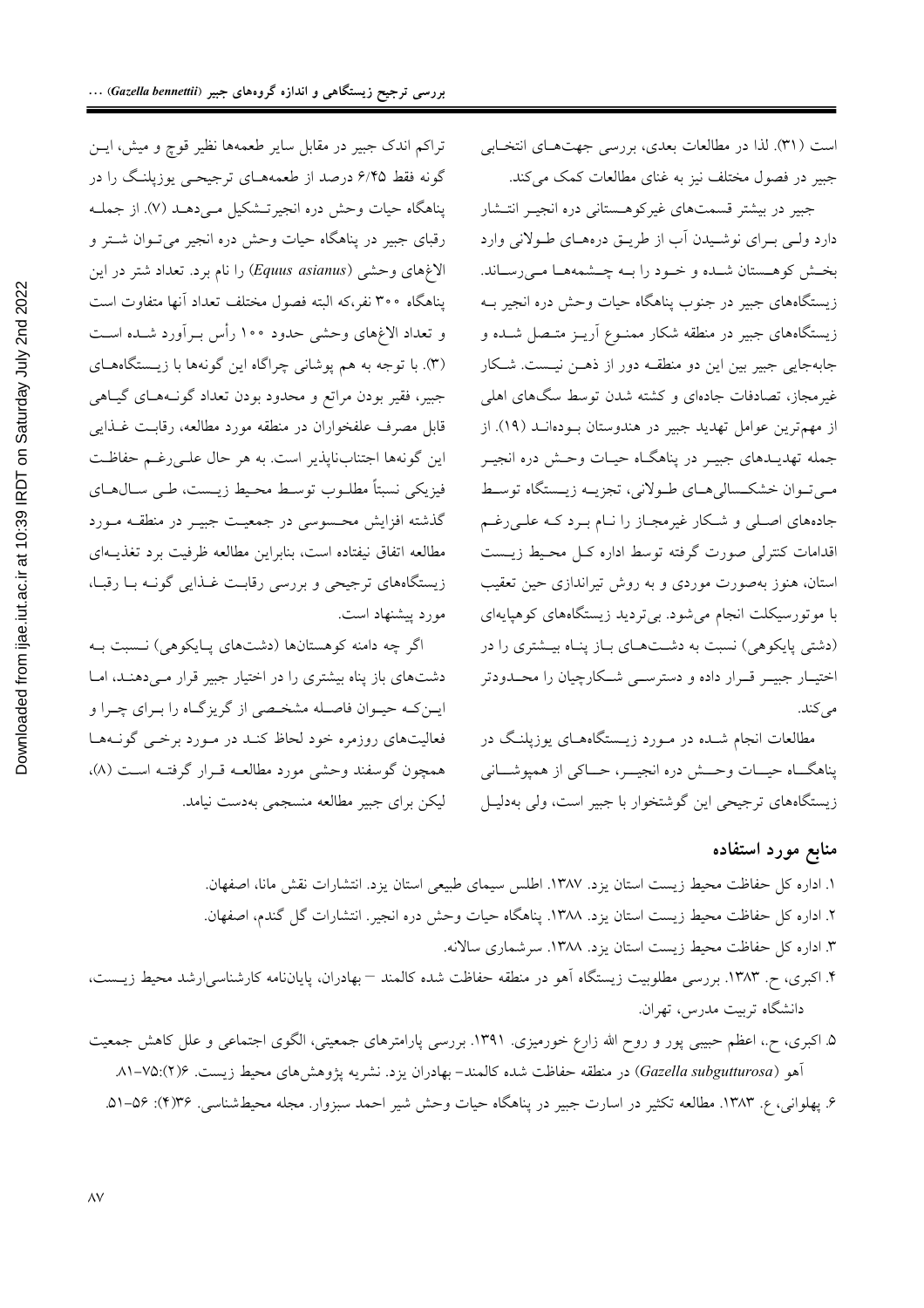۷. زمانی، ن. ۱۳۸۹. بررسی و مقایسهٔ عادات غذایی یوزیلنگ آسیایی در دو پناهگاه حیـات وحـش نایبنــدان و دره انجیــر اســتان پــزد. یایاننامه کارشناسی ارشد محیط زیست، دانشگاه تهران.

.<br>۱۰.فرهمند، م. ۱۳۸۰. بررسی عوامل مؤثر بر پراکنش سمداران پارک مل<sub>ی</sub> کلاه قاضی. پایاننامه کارشناسی|رشد محیط زیست دانـشگاه

١١.همامي، م. ١٣٧٣. بررسي وضعيت آرايه شناختي و انتشار آهوان ايران. پاياننامه كارشناسي/رشد محيط زيست. دانشگاه تهران.

- 12. Anderwartha, H. C. and L. C. Birch. 1954. The Distribution and Abundance of Animals. The university of Chicago Press, USA.
- 13. August, P. V. 1983. The role of habitat Complexity and heterogeneity in structuring tropical mammal communities. Ecology 64:1495-1507.
- 14. Bagchi, S. G. and K. Shankar. 2008. Social organisation and population structure of ungulates in a dry tropical forest in western India (Mammalia, Artiodactyla). Mammalia 72: 44-49.
- 15. Bohara, H. C., Goyal, S. P., Ghosh, P. K. and P. Shwar, 1992. Studies on ethology and ecophysiology of the antelope of Indian desert. Journal of Annals Arid Zone 31: 83-86.
- 16. Corbalan, V., T. Solana and R. A. Ojeda. 2006. Assessment of habitat quality of four small mammal species of the Monte Desert, Argentina. Mammalian Biology. 71: 227-237.
- 17. Dingle, H. 1996. Migration: the Biology of Life on the Move. Oxford University Press.
- 18. Dookia, S. 2002. Religious sentiments of people for Chinkara (Gazella bennetti) near Nagaur in Thar Desert of Rajathan. Journal of Cheetah and Jane 41: 78.
- 19. Dookia, S., M. Rawat, G.R. Jakher, and B.R. Dookia. 2009. Status of the Indian Gazelle (Gazella bennettii ykes, 1831) in the Thar Desert of Rajasthan, India. Springer-Verlag, Berlin, Heidelberg.
- 200 Farhadinina, M. S., B. Shams-Esfandabad, M. Karami, F. Hosseini-Zavarei, H. Absalam and B. Nazemi .2009. Goitered Gazella: its habitat preference and conservation needs in Miandasht wildlife Refuge, north-eastern Iran. Zoology in the Middle East 46: 9-18.
- 21. Frank, D. A., S. J. MCNaughton and B. F. Tracy. 1998. The ecology of the earth's grazing ecosystems. Journal of Bioscience 48: 513-521.
- 22. Goyal, S.P. and H.C. Bohra 1983. Soil ingestion by two wild ungulates, Antelope cervicapra and Gazella gazella in their natural habitats. Journal of Annals Arid Zone 22: 99-102.
- 23. Goyal, S.P., H.C. Bohra and P.K. Ghosh. 1986. Food preferences of the Indian antelope (Antilopecervicapra) and the Gazelle (Gazella dorcas) in a desert environment. Journal of Tropical Forest Science 22:153-158.
- 24. Goyal, S.P., H.C. Bohra, P.K. Ghosh and I. Prakash 1988. Role of Prosopis cineraria pods in the diet of two Indian desert antelopes. Journal of Arid Environment 14: 285-290.
- 25. Jakobs, J. 1974. Quantitative measurement of food selection. Journal of Oecologia 14: 413-417.
- 26. Jarman P. J., 1974. The social organisation of antelopes in relation to their ecology. Journal of Behaviour 48:  $215 - 267$ .
- 27. Karami, M. M. R. Hemami and C. P. Groves. 2002. Taxonomic, distribution and ecological data on gazelles in Iran. Zoology in the Middle East 26: 29-36.
- 28. Lindenmayer, D. B. 2000. Factors at multiple scales affecting distribution patterns and their implication for animal conservation- Lead beater's possum as a case study. *Biodiversity and Conservation* 9:15-35.
- 29. Leimar, O., U. Norberg, and C. Wiklund. 2003. Habitat preference and habitat exploration in two species of satyrine butterflies. Journal of Ecography 26: 474–480.
- 30. Leuthold, W. 1977. African ungulates, a comparative review of their ethology and behavioural ecology. Springer Verlai, Berlin.
- 31. Namgail, T., S. Bagchi, C. Mishra and Y. V. Bhatnagar. 2008. Distributional Correlates of the Tibetan gazelle procapra piciticaudata in Ladakh, northern India: towards a recovery programme. Journal of Oryx 42: 107-112.
- 32. Olff, H., M. E. Ritchie and H. H. T. Prins. 2002. Global environmental determinants of diversity in large herbivores. Journal of Nature 415: 901-905.
- 33. Pepin, D. and J.F. Gerard. 2008. Group dynamics and local population density dependence of group size in the Pyrenean chamois, Rupicapra pyrenaica. Journal of Animal Behaviour 75: 361–369.